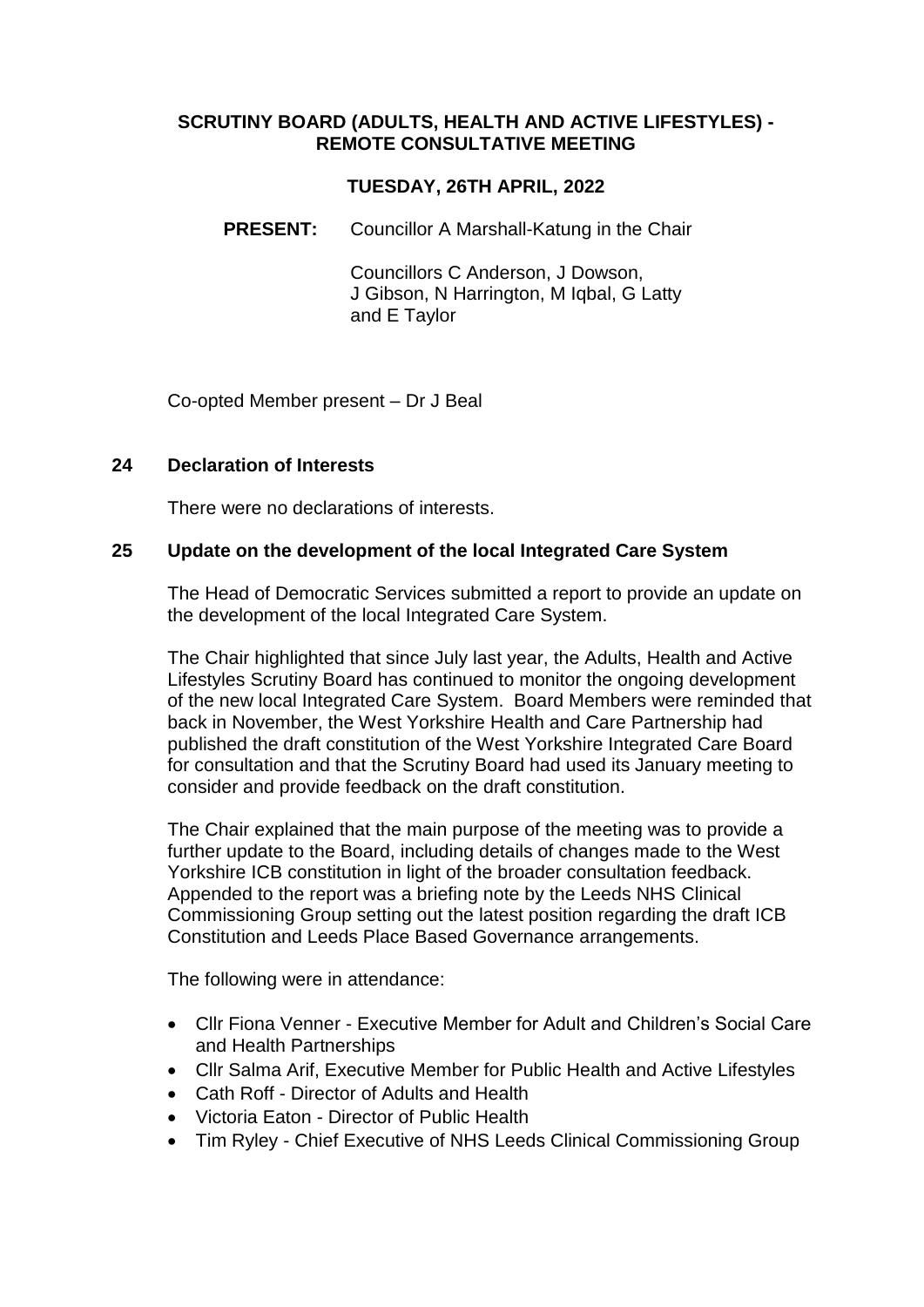• Arfan Hussain, Corporate Governance Manager, Leeds Clinical Commissioning Group

The Chief Executive of NHS Leeds CCG gave a brief introduction and particularly highlighted the following:

- $\triangleright$  The expectation surrounding the Health and Care Bill receiving Royal Assent in the coming days, thereby placing Integrated Care Systems (ICS) onto a statutory footing from 1 July 2022, when Integrated Care Boards will replace CCGs.
- That the latest iteration of the draft West Yorkshire ICB Constitution, as presented within the meeting agenda pack, would be put forward to NHS England for review and comment prior to the final version being approved.
- $\triangleright$  The main changes to the Constitution document following the consultation process, with particular reference made to strengthening the focus on people and workforce issues by adding a Director of People to the Board and establishing an ICB People Committee.
- $\triangleright$  The importance of the governance handbook which continues to be in development and is expected to be considered by the West Yorkshire Joint Health Overview and Scrutiny Committee as well as being shared more widely with a view to being finalised by July.
- $\triangleright$  Details of the revised proposed membership of the West Yorkshire ICB, which will now include a total of 24 representatives, along with an updated position on the recruitment process.
- $\triangleright$  The role of the Integrated Care Partnership and wider decision-making structures as part of the ICS.
- $\triangleright$  The current position surrounding the Leeds Place Based arrangements, including confirmation of the appointment of the two Independent Members to the Leeds Committee of the ICB. It was noted that the recruitment of the Independent Chair remained ongoing.

The Executive Member for Adult and Children's Social Care and Health Partnerships also gave a brief introduction and particularly emphasised the important relationship between the Leeds Committee of the ICB and the Health and Wellbeing Board moving forward. Reference was also made to the allyship approach being adopted by the Health and Wellbeing Board in terms of senior health and social care leaders working closely with Third Sector organisations.

Members discussions included:

- $\triangleright$  Future commissioning arrangements for dental services and the importance of undertaking more detailed work to understand how best to take this forward as the responsibility moves from NHS England to local Integrated Care Systems from April 2023.
- $\triangleright$  The importance of general practice and the commitment towards ensuring that GPs continue to have a voice within local health and care systems.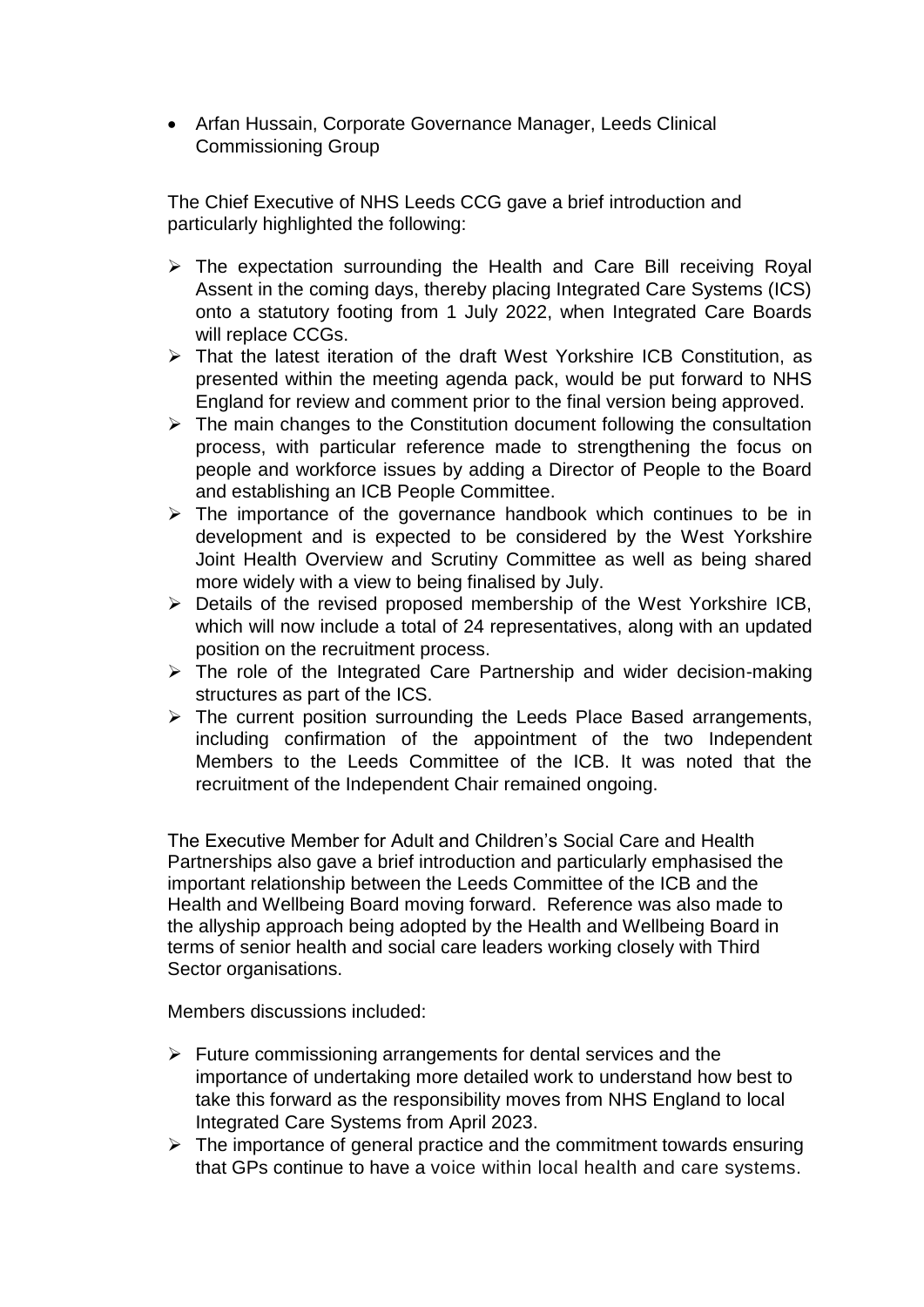$\triangleright$  An acknowledgement of the positive collaborative relationships already embedded across the local health and care system.

In conclusion, the Chair thanked everyone for their contributions and highlighted that the successor Scrutiny Board would be receiving an updated position in June.

## **RECOMMENDED** -

- (a) That the contents of the report, along with Members comments, be noted.
- (b) That a further update is provided to the successor Scrutiny Board in June.

## **26 Work Schedule**

The Head of Democratic Services submitted a report that presented the work schedule for the remainder of the municipal year (set out in Appendix 1), as well as a draft work schedule of the successor Scrutiny Board for the 2022/23 municipal year (set out in Appendix 3).

The Principal Scrutiny Adviser introduced the report and highlighted the following:

- *Forthcoming visit to Active Leeds facilities*  the date of the visit had been confirmed as Monday 9<sup>th</sup> May 2022. Any Board Members who had not already confirmed their availability but wished to take part in the visit were advised to contact the Principal Scrutiny Adviser as soon as possible.
- *Maternal health provision* within the report, reference had been made to the recent publication of the final report of the independent review (known as the Ockenden Review) of maternity services at the Shrewsbury and Telford Hospital NHS Trust. It was noted that as part of the draft work schedule for the 2022/23 municipal year, a suggestion had been put forward by the Chair for the successor Scrutiny Board to utilise its July meeting to receive a report on maternal health provision in Leeds. This would include an update on the Leeds Maternity Strategy work; the current position of the Leeds Fertility IVF service; the implications of the Ockenden Review findings and how any recommendations are being taken forward across the local maternity system in Leeds.

In conclusion, the Chair acknowledged that this was the Scrutiny Board's final meeting of the municipal year and therefore thanked all Board Members and the officers for their contributions and support throughout the year.

The Chair also took the opportunity to pay tribute to Councillor Graham Latty who would be retiring from the Council in May. In doing so, the Chair reflected on Councillor Latty's 22 years' service as a local councillor and particularly as a long-standing member of the Adults, Health and Active Lifestyles Scrutiny Board. On behalf of the Scrutiny Board, the Chair thanked